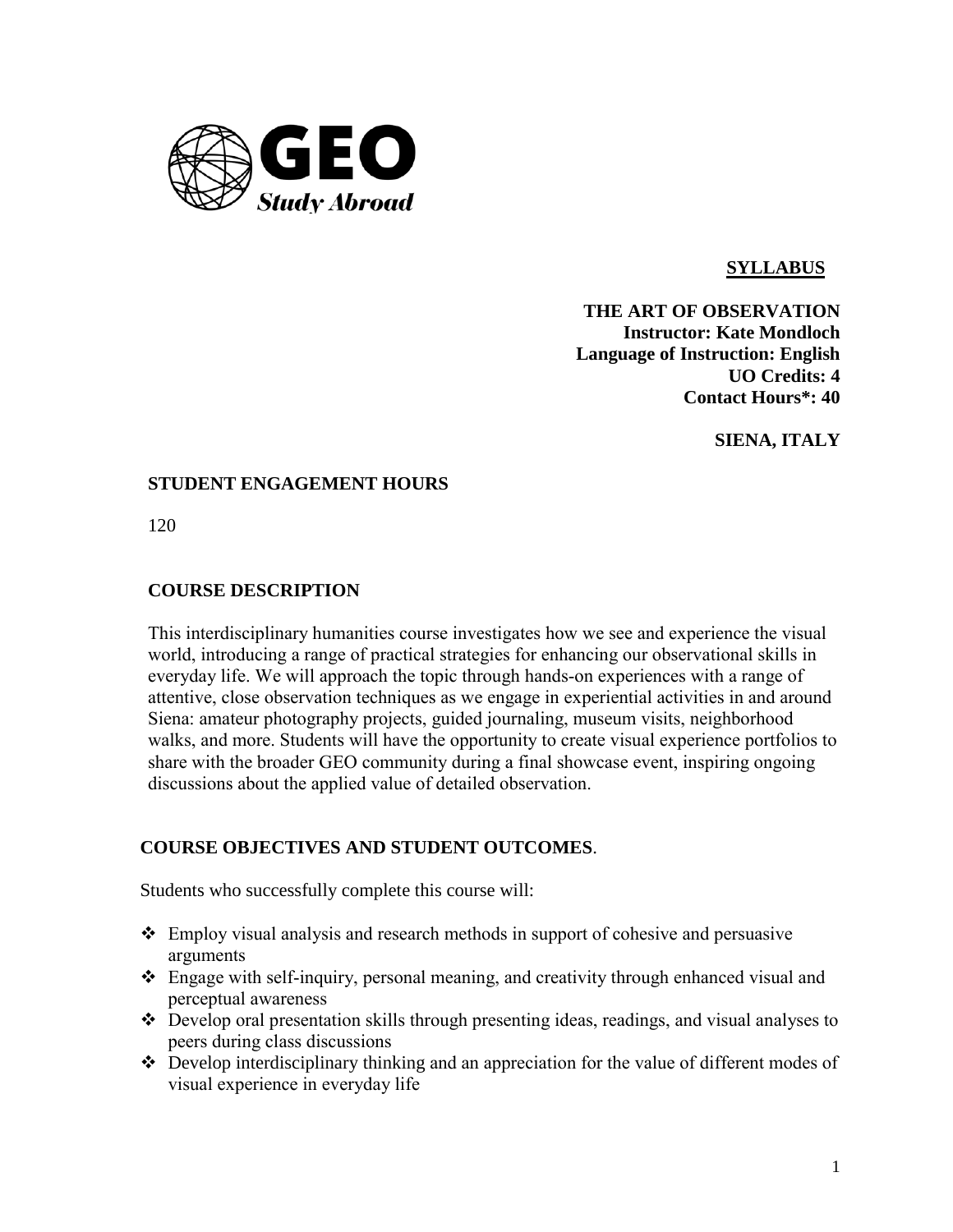## **INSTRUCTIONAL METHODOLOGY**

This course will be conducted through readings, seminar-style discussions, excursions, journaling, photography, and student presentations.

# **METHOD OF EVALUATION (GRADING)**

| 15% | Participation                                                      |
|-----|--------------------------------------------------------------------|
| 30% | Journal writing assignments (500 words each)                       |
| 30% | Visual observation activities and assignments                      |
| 25% | Collaborative visual experience portfolio and class showcase event |

**COURSE OUTLINE** (subject to minor changes)

The course will be organized into three modules. Each module will have its own thematic experiential looking exercises and readings. Journal reflections will be due at the end of each module. Throughout the course, students will create individual visual experience portfolios out of their visual observation assignments. The course culminates in a collaborative final project in which students present their research portfolios to the broader GEO community.

### **Week 1 The Art of Observing: Color, Boredom July 25-28: Monday, Tuesday, Wednesday, Thursday**

Read: Horowitz, *On Looking*, "Inanimate City," pp.1-92 Read: Karr and Wood, *Contemplative Photography,* ch.1-8 Write: Journal #1 Present and Discuss: Group 1 presentation of readings Look: photography, walks, art viewing, etc.

# **Week 2 The Art of Observing: Texture, Simplicity August 1-4: Monday, Tuesday, Wednesday, Thursday**

Read: Horowitz, *On Looking*, "Animate City," pp.93-184 Read: Karr and Wood, *Contemplative Photography,* ch.9-12 Write: Journal #2 Present and Discuss: Group 2 presentation of readings Look: photography, walks, art viewing, etc.

### **Week 3 The Art of Observing: Light, Space**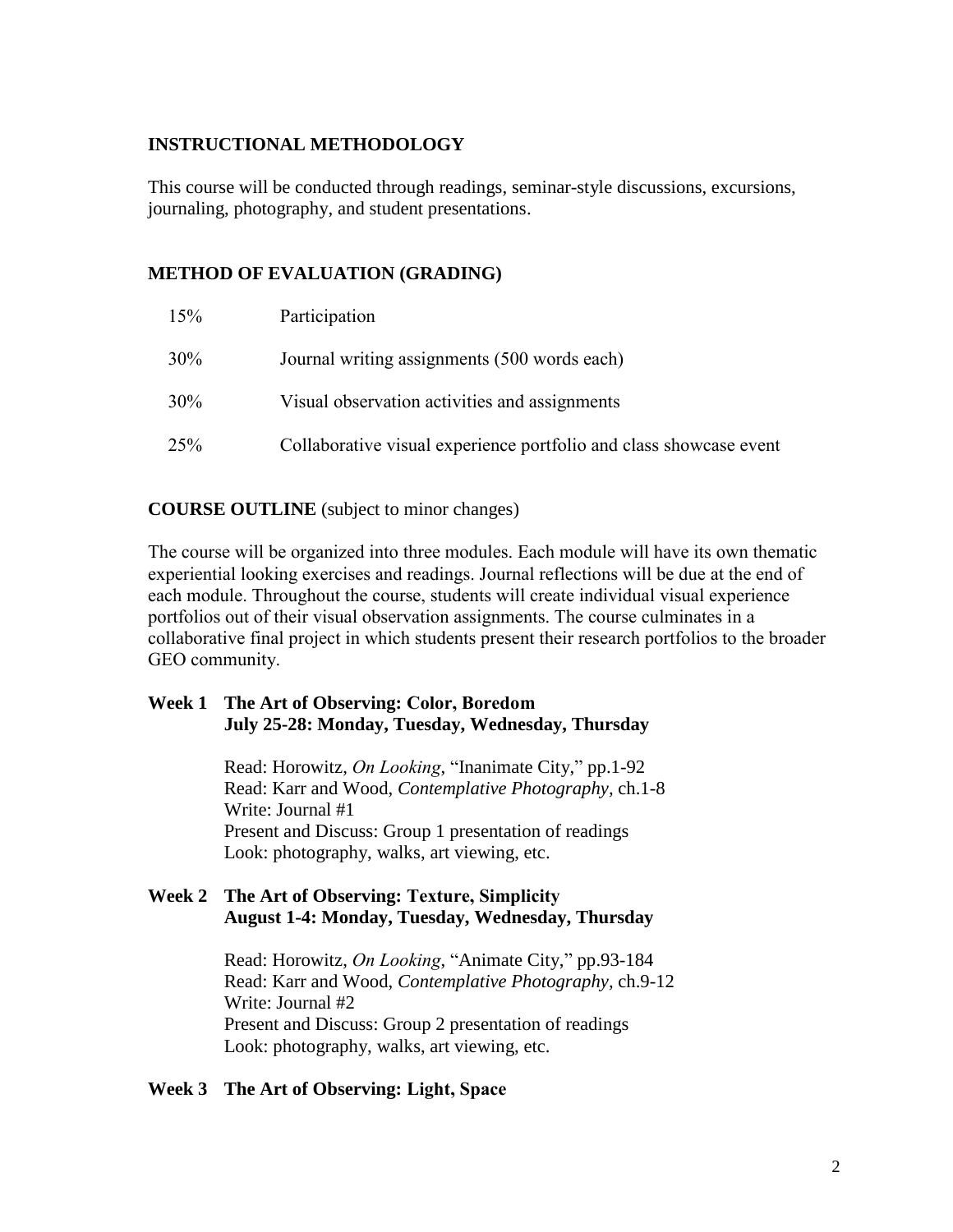#### **August 8-11: Monday, Tuesday, Wednesday, Thursday**

Read: Horowitz, *On Looking*, "Sensory City," pp.185-266 Read: Karr and Wood, *Contemplative Photography,* ch.14 and 16 Write: Journal #3 Present and Discuss: Group 3 presentation of readings Look: photography, walks, art viewing, etc.

### **Week 4 The Art of Observing: Final Projects August 12: Friday**

Curate: Final visual experience projects and portfolios Present: Final visual experience portfolio and class showcase event

## **COURSE READINGS**

Horowitz, Alexandra. *On Looking: a walker's guide to the art of observation.* Scribner, 2014.

Additional selections from the following texts will be available on Canvas:

Herman, Amy E. *Visual Intelligence: sharpen your perception, change your life.* New York: Houghton Mifflin Harcourt, 2016.

Karr, Andy and Michael Wood. *The practice of contemplative photography: seeing the world with fresh eyes*. Boston: Shambhala, 2011.

### **Accessible Education Statement**

The University of Oregon is working to create inclusive learning environments. Please notify me if there are aspects of the instruction or design of this course that result in disability-related barriers to your participation. You are also encouraged to contact the Accessible Education Center in 360 Oregon Hall at 541-346-1155 or [uoaec@uoregon.edu.](mailto:uoaec@uoregon.edu)

#### **Academic Misconduct Statement**

The University Student Conduct Code (available at conduct.uoregon.edu) defines academic misconduct. Students are prohibited from committing or attempting to commit any act that constitutes academic misconduct. By way ofexample, students should not give or receive (or attempt to give or receive) unauthorized help on assignments or examinations without express permission from the instructor. Students should properly acknowledge and document all sources of information (e.g. quotations, paraphrases, ideas) and use only the sources and resources authorized by the instructor. If there is any